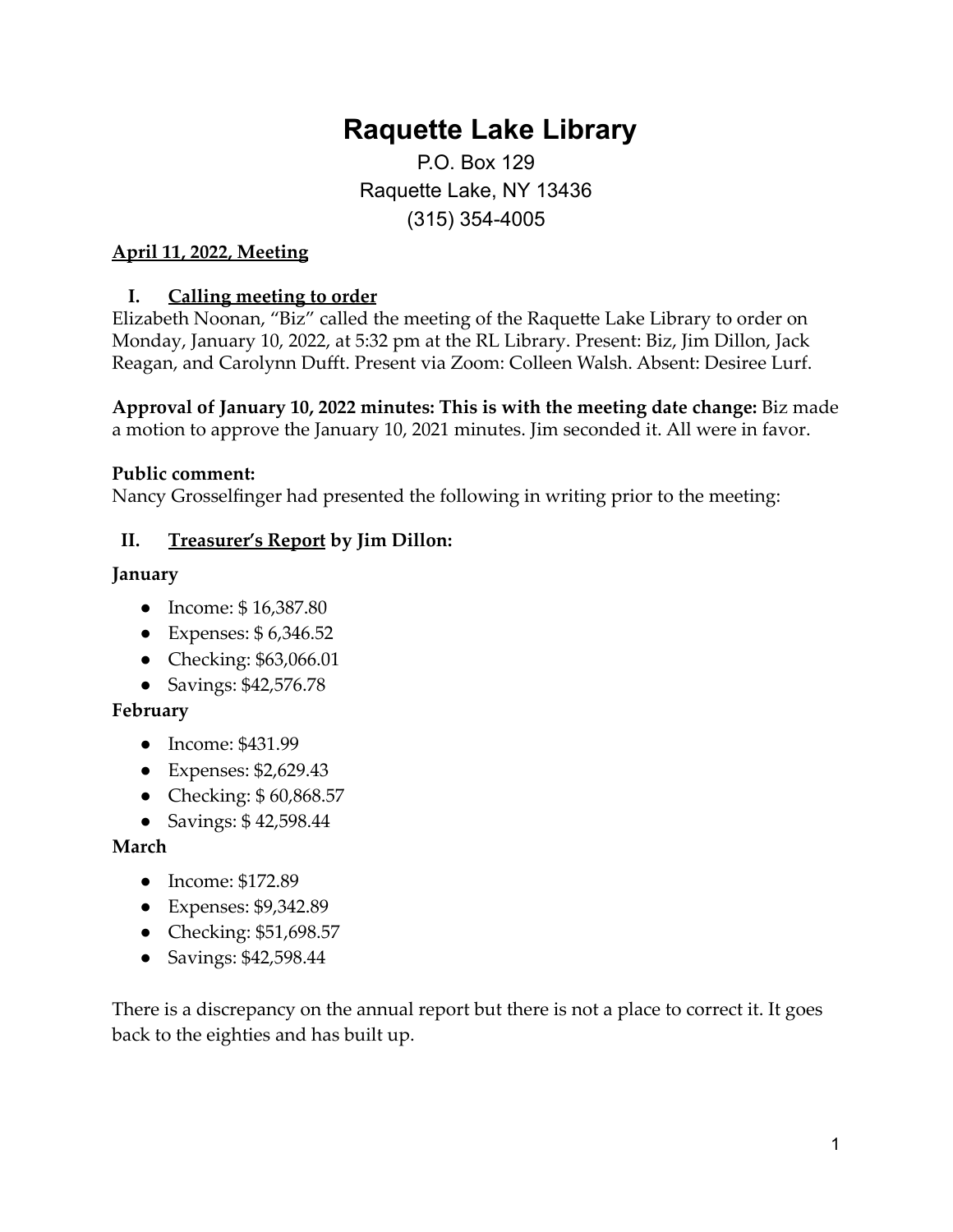"One big number balance prop assets/capital funds is off by \$10,000; this has been a problem since the 1970ies/1980ies. This number has been off forever, no box in annual report to change. Thus, mistake keeps getting pushed forward." ~ from last minutes

Jim and Carolynn will follow up on McHale donation.

Biz made a motion to accept the Treasurer's report and Jack seconded it. All were in favor.

# **III. Librarian's Report as done by Carolynn Dufft:** Item Circ

Jan 2022: 195 Feb 2022: 157 Mar 2022: 127 Jan 2021: 189 Feb 2021: 109 Mar 2021: 185

# ILL

Jan 2022: 244 Feb 2022: 206 Mar 2022: 184 Jan 2021: 315 Feb 2021: 296 Mar 2021: 373

Weeding is almost finished. NYS Annual report was completed on time.

Jim made a motion to accept the Librarian Report. Colleen seconded it. All were in favor.

# **IV. OLD BUSINESS**

awnings: Jack going through materials. Cost will be roughly \$2000 a piece. pillars: Jim left a message

- Biz will follow up with SALS on telecom situation.
- Audit: Biz will contact SALS
- Zoomobile will be Tuesday, August 2.
- Centennial celebration planning has begun!
	- o May 30th @ 11:00

## **V. New Business**

- library card party
- Desi's replacement brainstorm